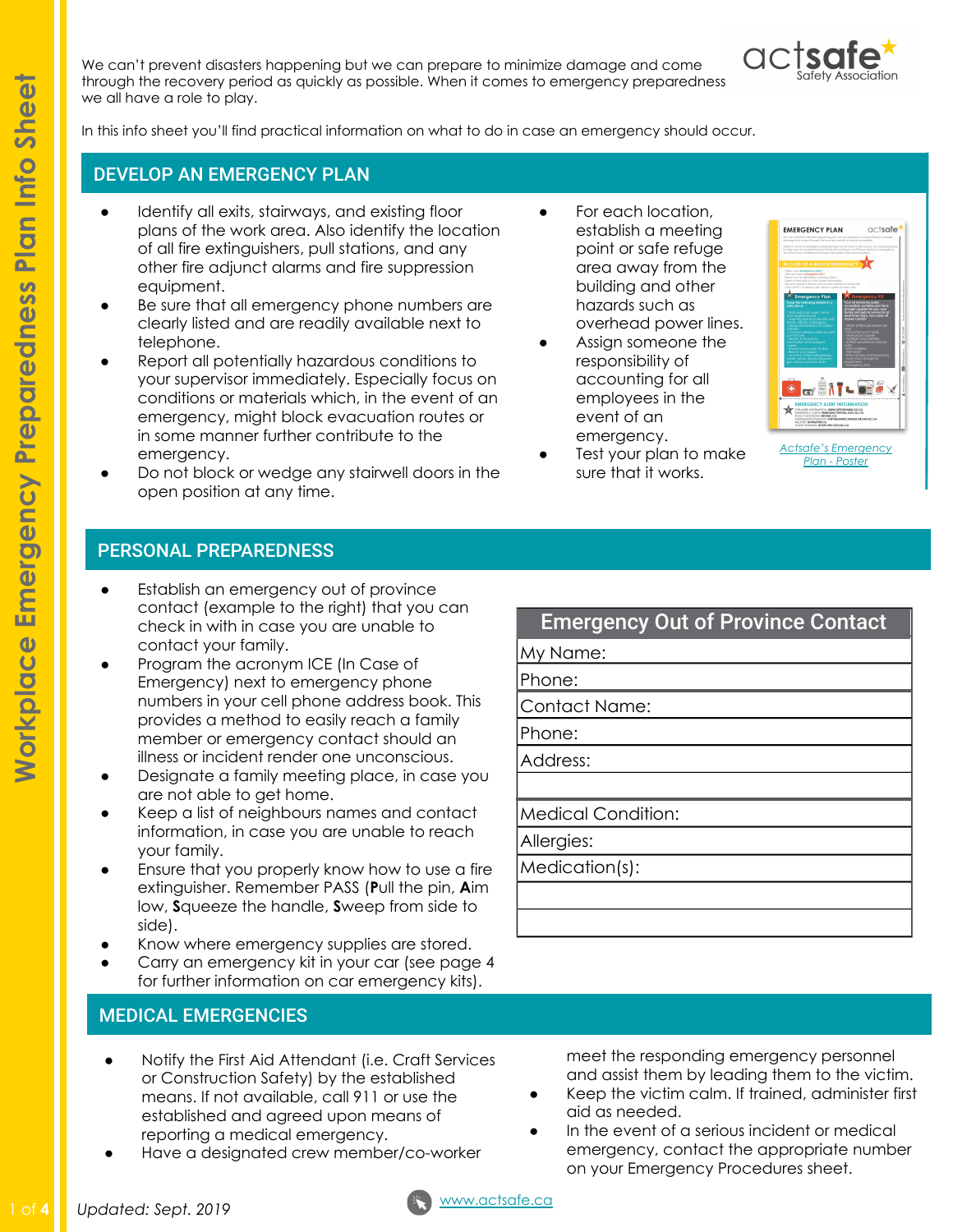# GENERAL EVACUATION PROCEDURES

- 1. When you hear an alarm, stop work activities and prepare to evacuate as directed by your supervisor.
- 2. Proceed promptly to the nearest emergency exit. Walk quickly, but do not run.
- 3. Do not use elevators, instead use stairwells to reach ground level. Use safe stairwell exiting procedures.
- 4. Exit the building and proceed directly to the designated safe assembly area. Safe assembly areas should generally be away from the building, upwind and out of the way of incoming emergency personnel. Note: During an earthquake, remain in the building until directed to do otherwise.
- 5. Remain in the safe assembly area location so that the supervisory personnel may conduct a survey to account for all building personnel. Do not disperse or move to other assembly locations.
- 6. Do not re-enter the building until the emergency response team leader has deemed it safe and supervisory personnel have given permission to go back into the facility.

# IN CASE OF FIRE

- Activate appropriate alarms.
- Call 911 or use the established and agreed upon means of reporting a fire emergency.
- Stay calm and do not panic. Alert others in your area.
- Evacuate as directed by your supervisor to your designated evacuation area. Walk, do not run. Remain in the evacuation area until the supervisor has accounted for everyone and you have been instructed otherwise.
- Never use an elevator during a fire. Always use the stairwell.
- If there is smoke in the room, stay low (the air is cooler and cleaner closer to the floor); hold a wet cloth over your mouth and nose; and only break windows as a last resort.
- If a door is hot, do not open it. Use an alternate door if one is available and safe to use. If an alternate door is not available, contact someone (if possible) and give them your exact location. If there is water available, wet cloths and seal the door and any vents.
- Close all doors as you leave. Do not lock them.
- If trained to use a fire extinguisher, and the fire is in the incipient stage, you may attempt to extinguish the fire. Remember that your own safety is of primary concern.
- Never attempt to put out a fire alone.

# IN CASE OF EARTHQUAKE

- Duck under something sturdy and cover your head.
- Stay away from windows and objects which may fall on you.
- Do not dash for stairway exits.
- Do not use elevators.
- If you are inside a building, remain inside until directed otherwise.
- Do not be surprised if the electricity goes out. This is common during an earthquake.
- If an evacuation is necessary, follow the established routes and procedures.
- If you are outside, stay in an open area, which is clear from hazards. When the shaking stops, do not re-enter any building.
- Workers shall remain in the safe refuge area until they have been directed by the appropriate authority to leave the safe refuge area or to return to their workplace.

#### **AFTER AN EARTHQUAKE**

- Be prepared for aftershocks. Do not panic, stay calm.
- Check for injured persons and assist as necessary.
- If indoors, your supervisor may initiate an evacuation.
- Replace the telephone handset if it has fallen off the hook. **Use telephones for emergency calls only.**

 $\overline{\mathbf{v}}$ 





*[Actsafe's What To Do In](https://www.actsafe.ca/wp-content/uploads/2017/10/Earthquake-Poster-PDF.pdf) [The Event of an](https://www.actsafe.ca/wp-content/uploads/2017/10/Earthquake-Poster-PDF.pdf) [Earthquake - Poster](https://www.actsafe.ca/wp-content/uploads/2017/10/Earthquake-Poster-PDF.pdf)*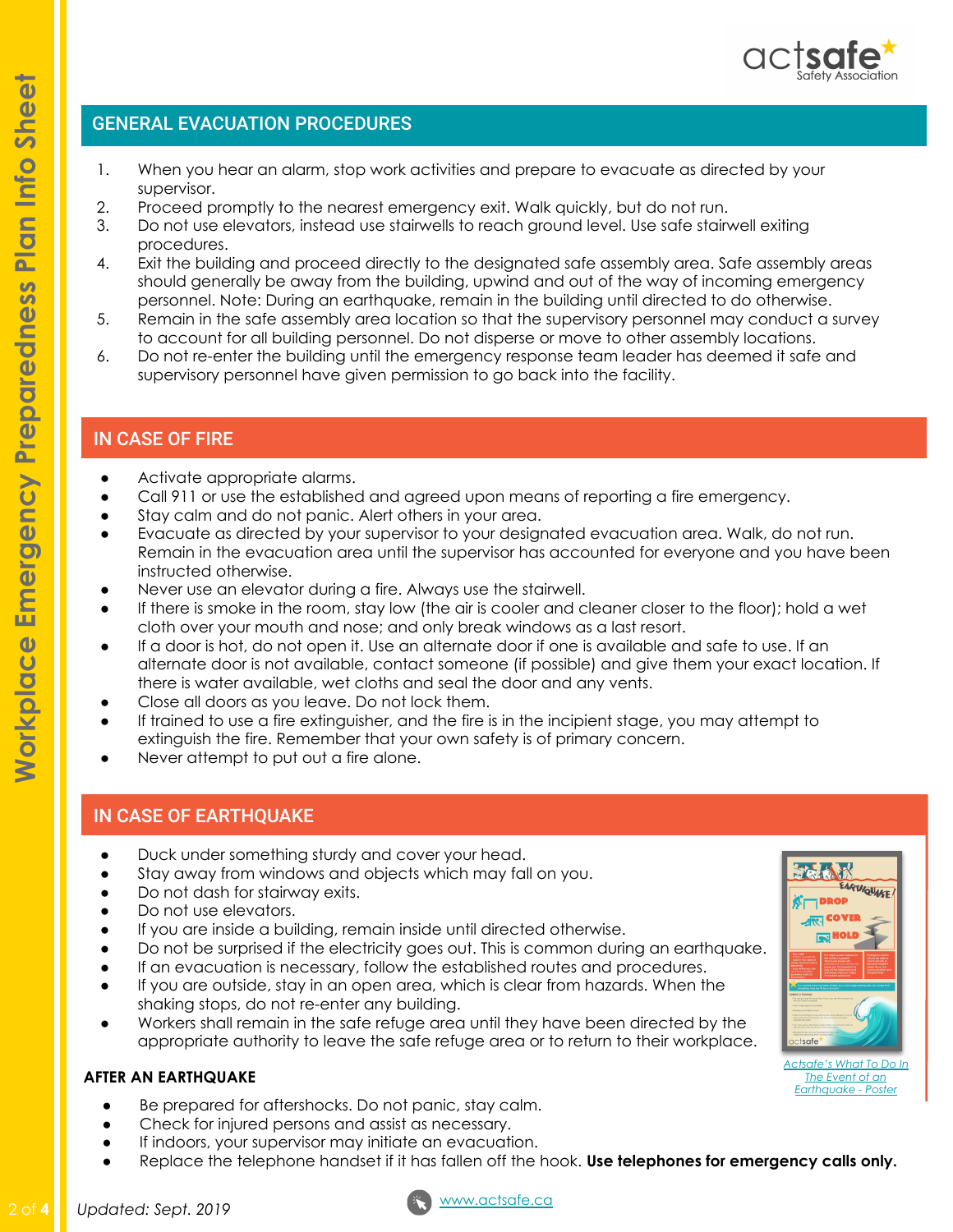

## INCASE OF A CHEMICAL SPILL

- Stay clear of the spill and warn others in the immediate area of the emergency and potential danger.
- For serious chemical spills, call the Provincial Emergency Program Hotline at **[1.800.663.3456](https://www2.gov.bc.ca/gov/content/environment/air-land-water/spills-environmental-emergencies/report-a-spill)**
- If persons are injured, provide first aid if you or another available individual are trained to do so. However, do not put yourself at risk.
- Assess the situation and determine if it's an emergency. An emergency situation exists when there is a high risk to persons, property, or environment.
- If it is an emergency, then activate appropriate alarms.
- Get appropriate Material Data Safety Sheet (MSDS) and have it available for the responders.
- If an evacuation is required, evacuate as directed by your supervisor to your designated evacuation area. Walk, do not run. Remain in the evacuation area until the supervisor has accounted for everyone and you have been instructed otherwise.
- Do not re-enter the building until the emergency response team leader has deemed it safe and supervisory personnel have given permission to go back into the facility.

## IN CASE OF SEVERE WEATHER

- When working in areas subject to severe weather conditions (e.g. lightning, flooding, snow storms), the employer must be aware of the potential hazards.
- Monitor the local government weather service for announcements including warnings and any other information provided by officials, such as the appropriate actions in the event of an emergency.
- Be prepared to evacuate to designated safe areas.
- Keep a portable radio, flashlights, spare batteries, and other emergency supplies ready (see page 4 for suggested emergency supplies).
- Do not call 911 for information. This system must be kept open for emergencies.

See also Actsafe's [Inclement or Severe Weather Motion Picture Safety Bulletin.](https://www.actsafe.ca/wp-content/uploads/2017/11/Inclement-or-Severe-Weather-Motion-Picture-Bulletin-PDF.pdf)

# IF A FLOOD OCCURS

- If you are inside, turn off main gas valve and electrical power.
- If you are outside, never attempt to walk across a flooded area. The water could sweep you away.
- If you are in your car, do not try to drive through flood waters. If your car stalls in rising water, abandon it.
- Report broken or damaged water, sewer, and electrical lines by calling your municipality.